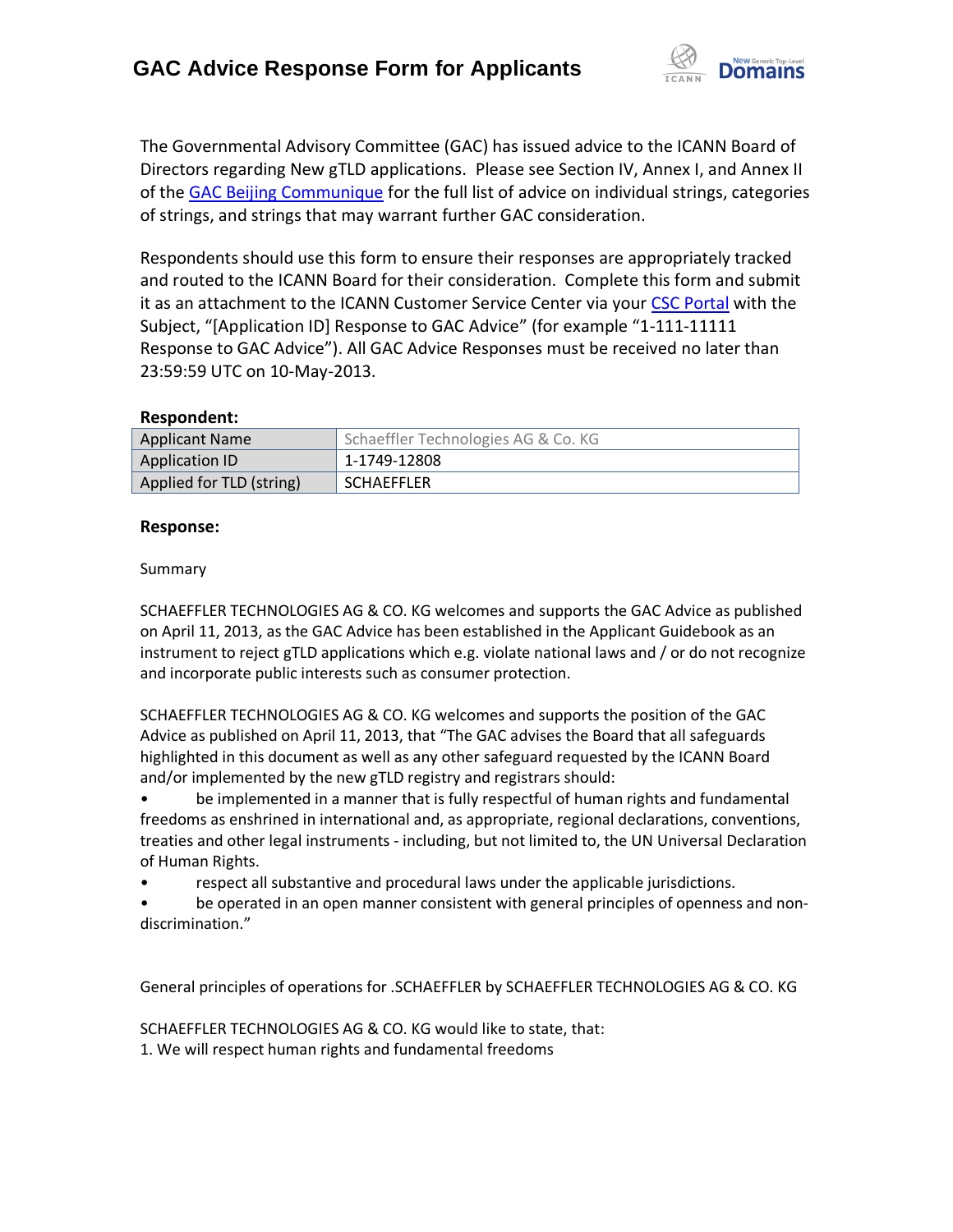# **GAC Advice Response Form for Applicants**



We fully support human rights and fundamental freedoms of mankind, this includes but is not limited to the UN declaration of rights . In this respect we would like to emphasize two principles of the UN declaration of rights:

Everyone is entitled to all the rights and freedoms set forth in this Declaration, without distinction of any kind.

Article 19: Everyone has the right to freedom of opinion and expression; this right includes freedom to hold opinions without interference and to seek, receive and impart information and ideas through any media and regardless of frontiers.

2. We will respect national laws

We require our registrars and registrants to comply with all applicable laws, including those that relate to privacy, data collection, consumer protection (including in relation to misleading and deceptive conduct), disclosure of data, and financial disclosures.

3. We will operate the TLD in an open manner consistent with general principles of openness and non‐discrimination

The fundamental goals of the Introduction of New gTLDs are:

- The new gTLD program will create a means for prospective registry operators to apply for new gTLDs, and create new options for consumers in the market.

To foster diversity, encourage competition, and enhance the utility of the DNS.

ICANN expects a diverse set of applications for new gTLDs, including IDNs, creating significant potential for new uses and benefit to Internet users across the globe.

We fully support these goals with the underlying principles of openness and non-discrimination and which will lead to greater choice and diversity for consumers based on competition among registries.

Detailed commitments by SCHAEFFLER TECHNOLOGIES AG & CO. KG for .SCHAEFFLER based on General Safeguards

SCHAEFFLER TECHNOLOGIES AG & CO. KG, the applicant for the .SCHAEFFLER top-level domain, will implement as already stated in the application the following safeguards in a manner that (i) is fully respectful of human rights and fundamental freedoms as enshrined in international and, as appropriate, regional declarations, conventions, treaties and other legal instruments – including, but not limited to, the UN Universal Declaration of Human Rights, (ii) respects all substantive and procedural laws under the applicable jurisdictions, and (iii) the gTLD be operated in an open manner consistent with general principles of openness and non‐ discrimination. The safeguards will be subject to contractual oversight.

## The Safeguards are in detail:

1. WHOIS verification and checks - SCHAEFFLER TECHNOLOGIES AG & CO. KG will conduct checks on a statistically significant basis to identify registrations in its gTLD with deliberately false, inaccurate or incomplete WHOIS data at least twice a year. Registry operators will weigh the sample towards registrars with the highest percentages of deliberately false, inaccurate or incomplete records in the previous checks. SCHAEFFLER TECHNOLOGIES AG & CO. KG will notify the relevant registrar of any inaccurate or incomplete records identified during the checks, triggering the registrar's obligation to solicit accurate and complete information from the registrant.